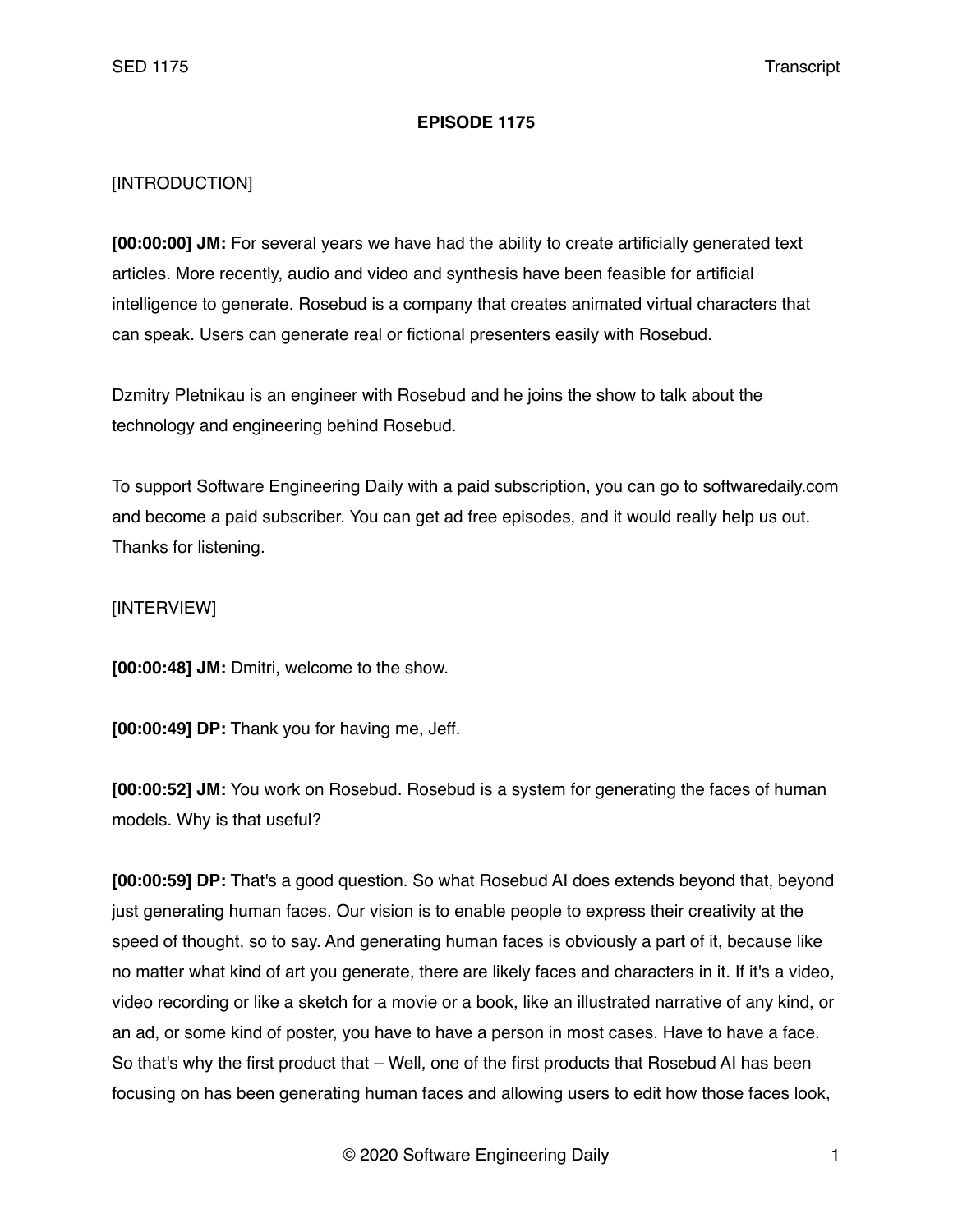but would have launched recently goes beyond that, specifically the talking heads product is mostly about videos and driving the artificial or real characters, human faces with your own voice or with your own video or with just the text. But you right that it all starts with the face.

**[00:02:16] JM:** Tell me more of the types of customers, the types of users that would need these AI-generated models.

**[00:02:22] DP:** There is of course the fashion use case. We have been focusing on that for some time, and now we are looking at other audiences. There is a lot of interest. We have customers from different niches and people coming up with use cases. We have people who are playing games and they want to animate, essentially have a character. They want to animate with kind of an alternate persona. That's one use case.

So what I want to say is we build the technology, which can drive a great variety of different use cases. It's very flexible. And the specific markers that we address are buried. I'm probably not the best person in the company to answer this question. Lisha is the founder of Rosebud AI. She's much closer to the customer, customers, and talking to customers every day. Should be in a better position to answer this question.

**[00:03:27] JM:** That's okay. I think we've got the product use case and we can start to dive into the engineering a little bit more. I think it's worth going over the topic of generative models. Could you explain what a generative model is?

**[00:03:42] DP:** Generative model is a machine learning model which can generate video or audio or visual still frame unconditionally essentially from noise or conditionally, conditionally in a sense that we can control what it outputs. As an example of very popular generating models began at StyleGAN, and strictly speaking you can run them from any noise vector, uses input and get a realistic image out of it. But the most powerful use case for these models is when you have a way to control what's been generated. So instead of getting some random image of human, you can choose to generate a human who is smiling or who have short hair, a long hair. Does give you a good impression of what a generating model is.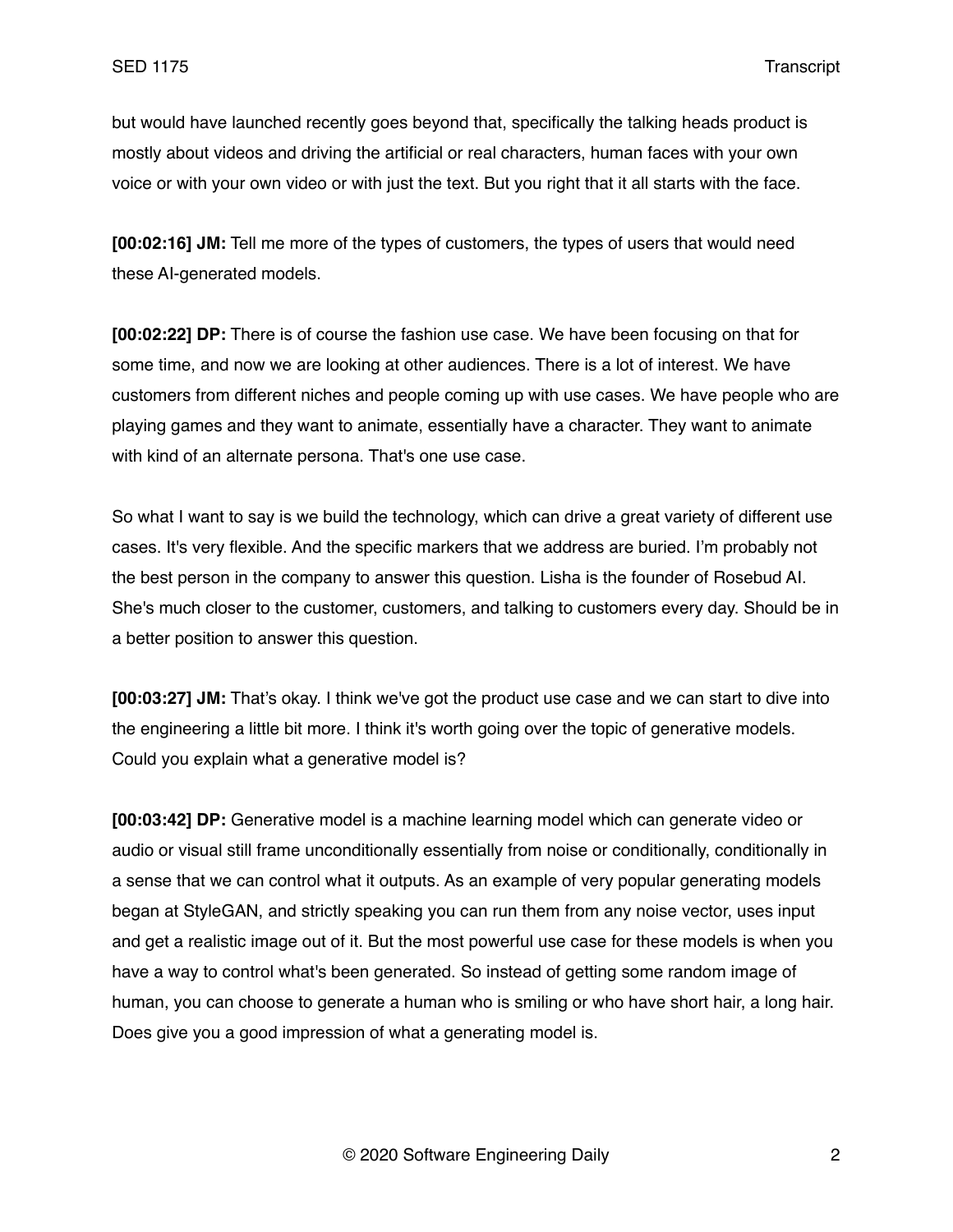**[00:04:36] JM:** Absolutely. Tell me about some of the applications of generative models that have arisen over the last couple years when they become popularized.

**[00:04:45] DP:** We have seen a lot. So I think one of the first products in the space was – First applications in the space was just generating fake people and using them as avatars, which can be used for users who want to maintain a certain level of uh anonymity or pretend to be someone else. That's more of a kind of negative use case, and yeah, just generating art. There's a well-known project called Art Reader. In Art Reader, people just try to export the space of generated model and see what interesting images they can find there, cool faces or cool abstract compositions or landscapes.

At Rosebud AI, we use it as a building block, as a component to generate rich visuals. So it's part of what we do. It's not like the whole thing. We have a lot of logic and machine learning going on beyond just generated models. It is an important part of pretty much every product we launch.

**[00:05:50] JM:** So Rosebud has started as this generative model system for creating human models. Can you walk me through the engineering stack required to create a human model?

**[00:06:04] DP:** Are you interested in full – Well, when we're talking about human model, we can talk about just the face or a full body. And the face is a strictly simpler, easier problem to handle because –

**[00:06:15] JM:** We can focus on face.

**[00:06:17] DP:** So with the face, the reason why I say face is easier and simpler to generate is because face is a solid body in a sense. Like geometrically speaking, it's symmetric. It's easy to align and orient it, which makes it an easier target for machine learning algorithms. So to generate a face, say, with a StyleGAN, the project is open source. StyleGAN was developed by NVIDIA, and they have iterated quite a bit on the project. So it's probably the most popular way of generating faces, like completely artificial faces. You check out a GitHub project. You can do it even in the Google collab and get the weights. The ways for the model are also publicly available, the ones that NVIDIA has prepared. And you can start generating.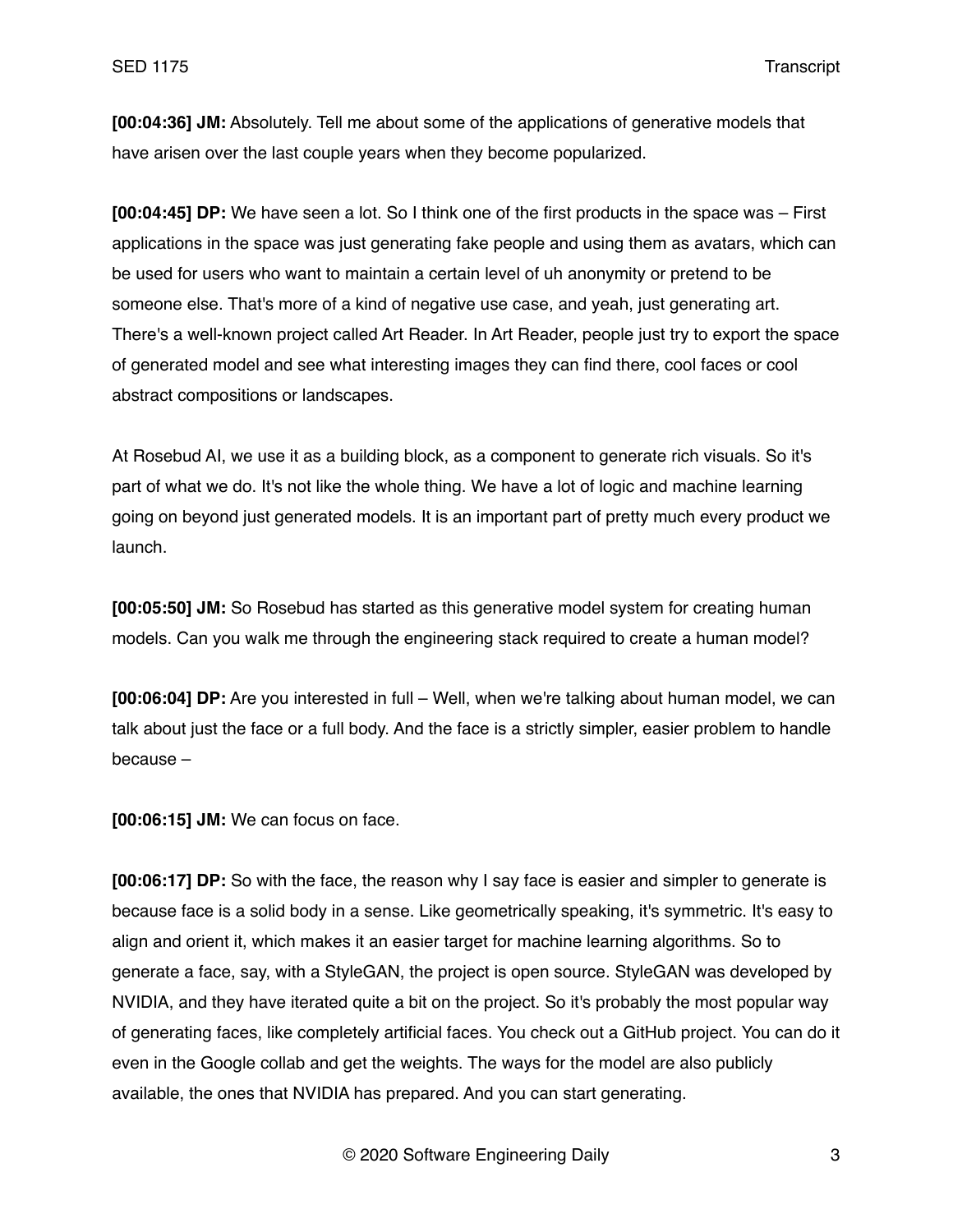The process itself is a straightforward. You sample pseudo random vectors and you push them through the model, and the model gives back the pixels. And that's how you get the face. If you're talking about controlling this output, then the space – The model has a completely random, sort of random Gaussian vectors as inputs. But then there is an intermediate step of model generation. This intermediate step is called D-latents. D-latents have interesting properties, which NVIDIA team has discovered, and they can be controlled and combined. So essentially if you have a D-latent kind of intermediate representation of the face, which is a 512 dimensional vector. You can do some algebra on them so you can have two faces represented by two 512 dimensional vectors. You can interpolate between the two and generate the frames, which gradually change from looking like one face to looking like another face. And if you have three vectors, you can try to explore the space in between and see how you can combine the two appearances to get some completely new appearance. So that's where the question of we are moving from the space of like trivial generation to the question of, "Okay, how can we control this exploration and how we can expose that as a UI to the end user if the end user is interested in generating every particular, very specific phase. How do we let a non-technical creator, artist explore this space efficiently and intuitively?" That's something that we have been working on, and that's visible in several of our products.

So specifically if you're talking about creative app, which is centered on editing human faces, we have the features such as moving along the directions of facial expressions. So that is very similar to what I was talking about. In our model we have a lighting space. We can let the user explore the space along predetermined directions. And starting with one face, explore how this face may look like if it has a wider smile or more of a sour face. But it is a very interesting and I would say open problem currently in machine learning how to efficiently explore the latent space of generated models. Because generated models are expensive to train from scratch. The datasets involved are huge. And if you're talking about multi-medium – Well, like visual, audio or video generation, datasets are big and the compute requirements to train the models from scratch are high. So it is virtually impossible to train a model from scratch for very specific use case. The question becomes how can we train one model? Let's say it's very good at generating faces. And how we can then control it to get to the very specific use case to a very specific product that is useful for the people?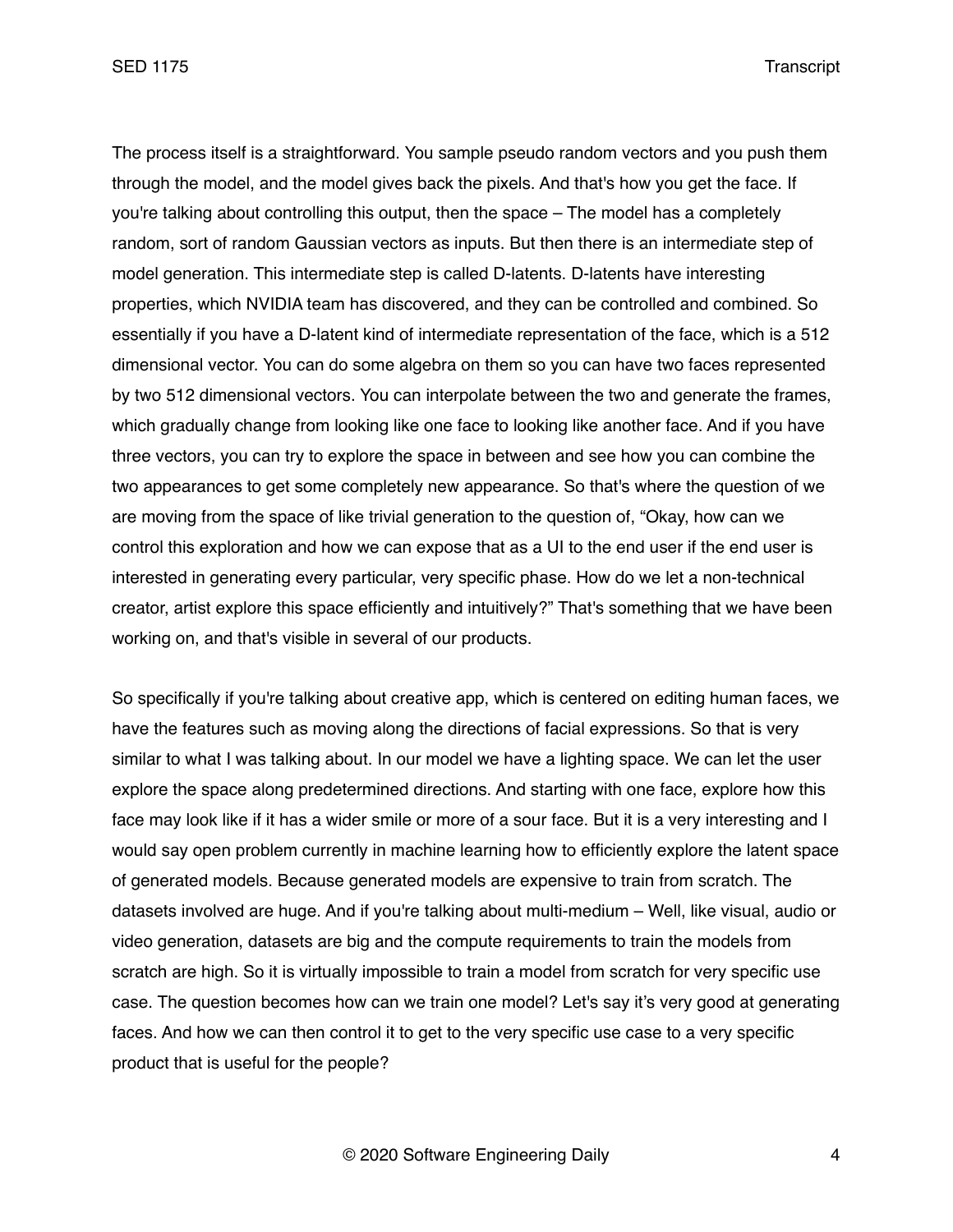**[00:10:16] JM:** What have been some of the difficult engineering problems in building out the ability to generate these faces?

**[00:10:25] DP:** Generating faces themselves is quite straightforward. I would say the difficulty comes in what we do with the faces as the next step. So let's say if you have a face – And let's say you start with an image and you want to edit a face and an existing image. To do it efficiently with a generative model, like one way to do it is to find a latent representation of this face in the latent space of this particular generator model or like the whole body and then doing some algebra in the latent space to make the edits which you want to achieve. Finding the latent corresponding to the pixels is a pretty hard task, because the space of pixels and the space of latents in the generator model are match through like highly non-linear generator module.

And in general case, finding a latent or representation of given pixels is computationally intensive. It's an optimization problem in itself, and it is similar to – In its compute requirements, it's similar to training or optimizing the model. Essentially we are traveling in the multidimensional latent space. Trying to find the local optimum, and that's computationally intensive. So that's something that we also experienced in our face editing products. There's no really one great solution to it. It goes back to the user experience and how to frame the product in such a way that the process that can take minutes is acceptable to the user. So it comes down to designing the product from the ground up for the user to expect that and in the UI and how the product works, account for that, make it a great experience for the user in the end. So that's one thing.

Another thing is once – Let's say you generated the face, what you want to do with this face? Like if it's just a headshot and you needed a headshot, then you're done. That's great. So let's say if you want to use a fake face as an avatar, you're done here. But in most cases, if you generate a face and you control this generation, you want to do something with it. In particular, put it back into a video frame or a still photo, and that takes – That can be computationally intensive as well. And usually it's hard to transfer the GPU. So the question becomes of, "Okay, if we have the technology, let's say we have machine learning endpoint that generates faces and we have another machine, another endpoint, not necessarily even machine learning, that puts this phase back uh into the image. How do we efficiently connect this endpoints? Because at this point we transfer high resolution images between the two." So the challenge becomes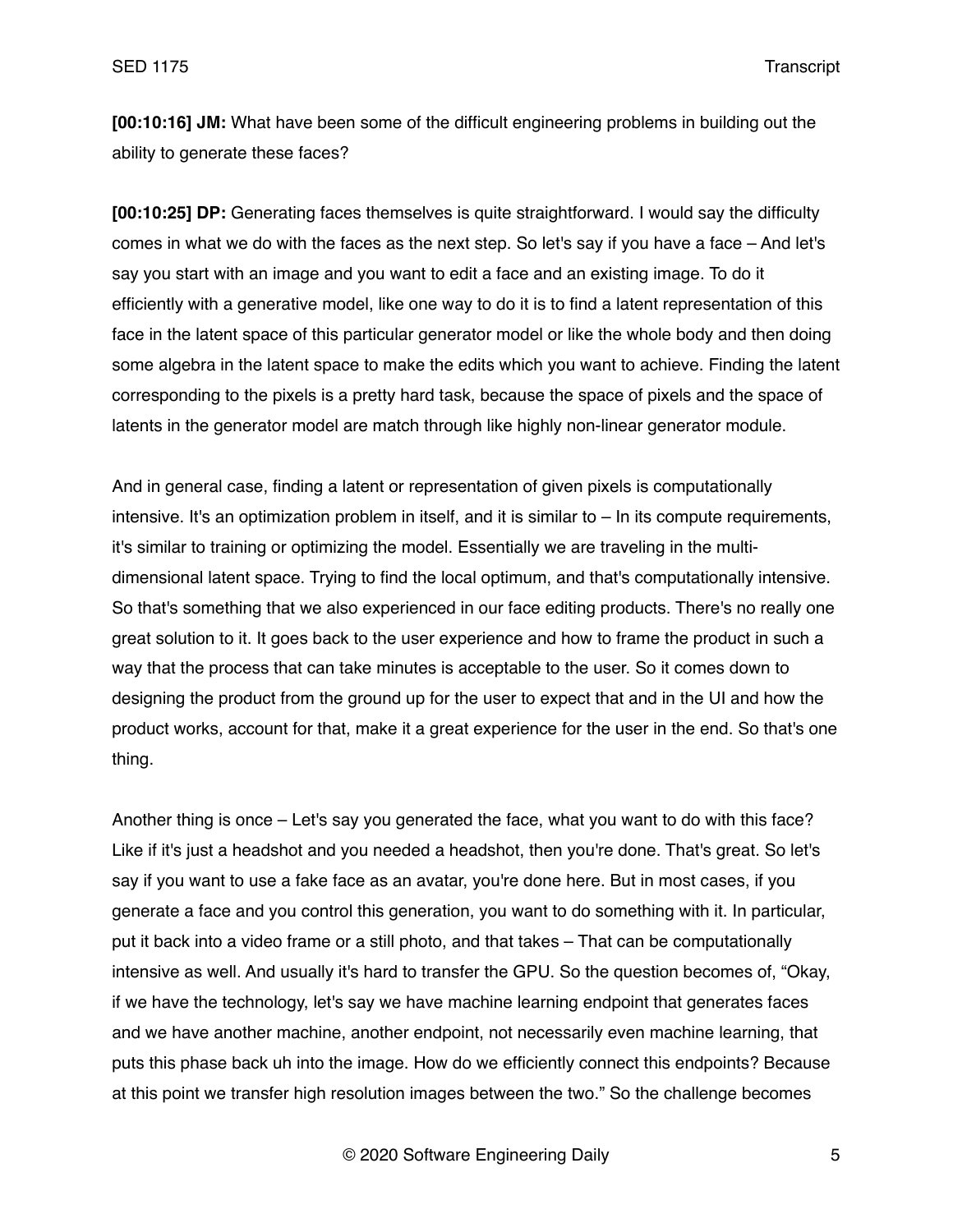collocating them in the network and figuring out a way of maybe using some shared storage instead of sending the images over the network back and forth between the endpoints.

And the reason why we even have this challenge in the first place is that at Rosebud AI we are users of microservices architecture. So all our machine learning endpoints, microservices that run in the Kubernetes cluster. And the processes that we automate, span, always span multiple services, multiple endpoints.

**[00:13:55] JM:** Can you tell me more about your choice of tooling across your stack, particularly the machine learning tooling?

**[00:14:04] DP:** Sure. It is a good question, first of all, because what the technologies that we use often dictated by the availability of tooling. So we try to be very pragmatic in our choices of technology. And in machine learning we're kind of locked into the Python ecosystem, of course, because that's what modern machine learning research uses.

As much as everyone else, we of course use notebooks, Jupyter Notebooks, which run in our Kubernetes cluster on the cloud or in the cloud. And beyond that package, our endpoint in Flask. So Flask serves as an HTTP adapter essentially, controlling the entrance into the entry point into the machine learning logic itself. And then everything is orchestrated by Kubernetes. I guess the tools that we use on a daily basis are mostly DevOps tools, which facilitate deploying development versions of the endpoints. And even during the development, because as developers, we don't necessarily have a GPU locally. So I'm using Macbook Pro as my main development environment. And I don't have a GPU. Aand some models must be run on the GPU. So in that case, we fall back to essentially cloud native development where we use scaffold with Kubernetes and hot reloading of the code, where if I edit the code, it's uploaded to the cloud, to the Kubernetes cluster. And the running image, Docker image, is patched with my changes and I can immediately see – Pretty much immediately, like within seconds, I can see the updated endpoint that I'm working on running in the cloud.

I would say as far as tooling goes for machine learning specifically, we try to do as much research as possible or as much experimentation as possible in the Jupyter Notebook, because that's the easiest, most straightforward environment for experimentation with machine learning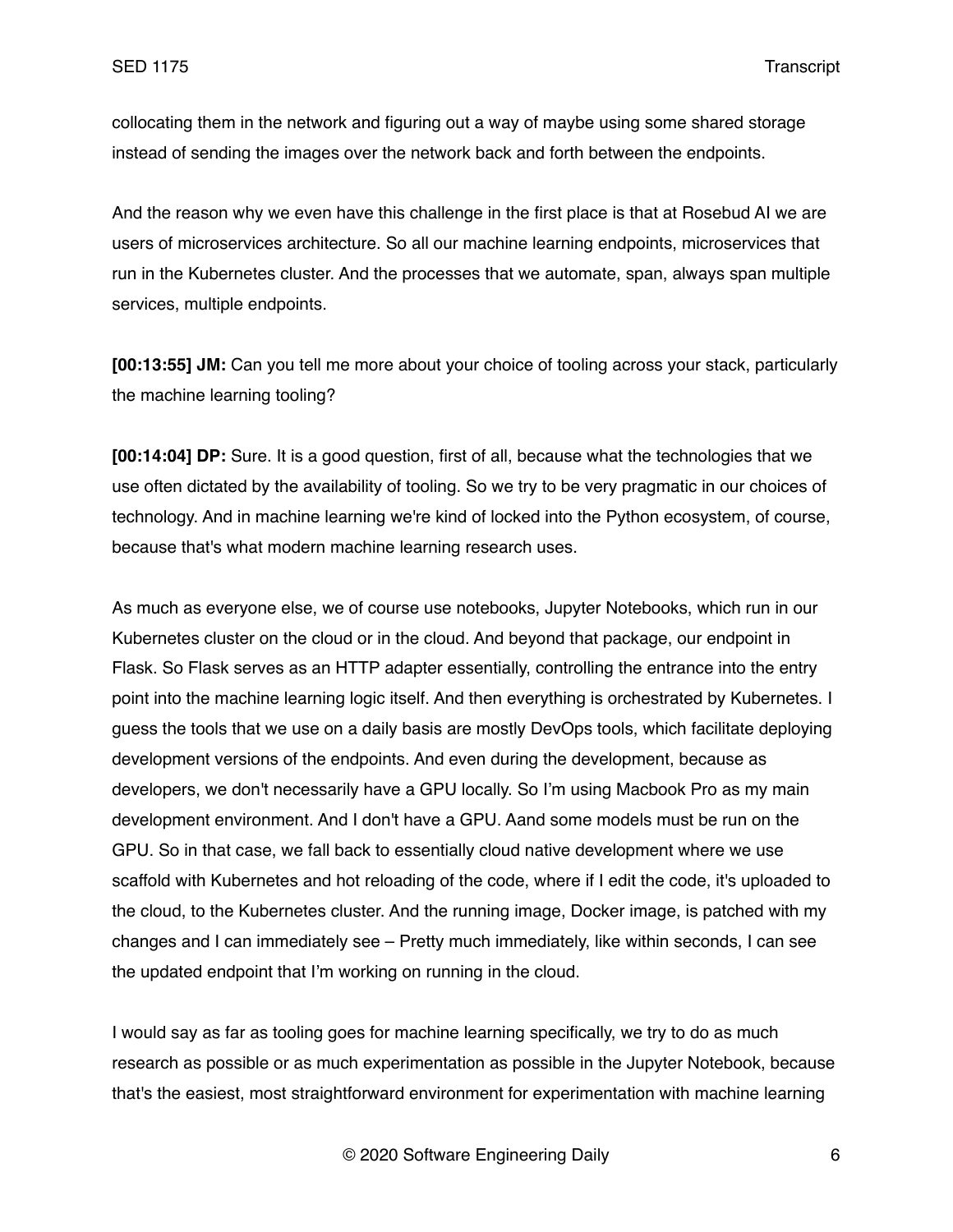models. And then once we are like very close to productionizing our work, we either do local flasks-based endpoints or cloud native development. And the reason why Jupyter is a much simpler environment for this kind of experiments is that when we talk about machine learning logic and models, there is a significant latency of loading machine learning, the model's weights into the GPU. And if we restart the application every time, like as we do like a development cycle, now that takes precious seconds here and there and that adds up. With Jupyter we can maintain the state of the program, the state of the algorithm and experiment on individual pieces without having to restart the whole thing, read the potentially gigabyte large weights file from the disk and loading those weights into the GPU memory.

**[00:17:11] JM:** Are there any frictions in the machine learning tooling stack that are frustrating you these days?

**[00:17:19] DP:** This question is a little harder for me to answer, because as an engineer, my mind always races to solutions. So that's probably I would make a great startup founder, because where I see the problem, I immediately see a solution using existing tools. So for me if there is friction, my default instinct is to see how I can overcome this friction. And barely oftentimes it doesn't register consciously for me.

I guess the whole transition from TensorFlow 1 to TensorFlow 2 was a little frustrating, because a lot of code bases do not transition smoothly. I know they have upgrade guides. And there is almost an automated way to upgrade the code from TensorFlow 1 to TensorFlow 2. But the internal workings of TensorFlow 2 is sufficiently different where code well optimized for TensorFlow 1 becomes very non-optimized for TensorFlow 2. But again, like that's not really a big issue for me personally or even for the team, because most models which we have been developing recently are in PyTorch. So that's not a big deal.

I guess the whole fact that machine learning development requires a GPU in many cases, that's a friction point. Again there is awesome tooling to facilitate with that and do cloud native development or launch a Jupyter Notebook in the cloud on the GPU machine, the development there. So we have solutions for this. One friction point is – And I'm sure like for everything that I'm talking about, there are probably companies out there that are working on solving this right now or even there are products on the market and I'm not aware. But just to iterate, let's say the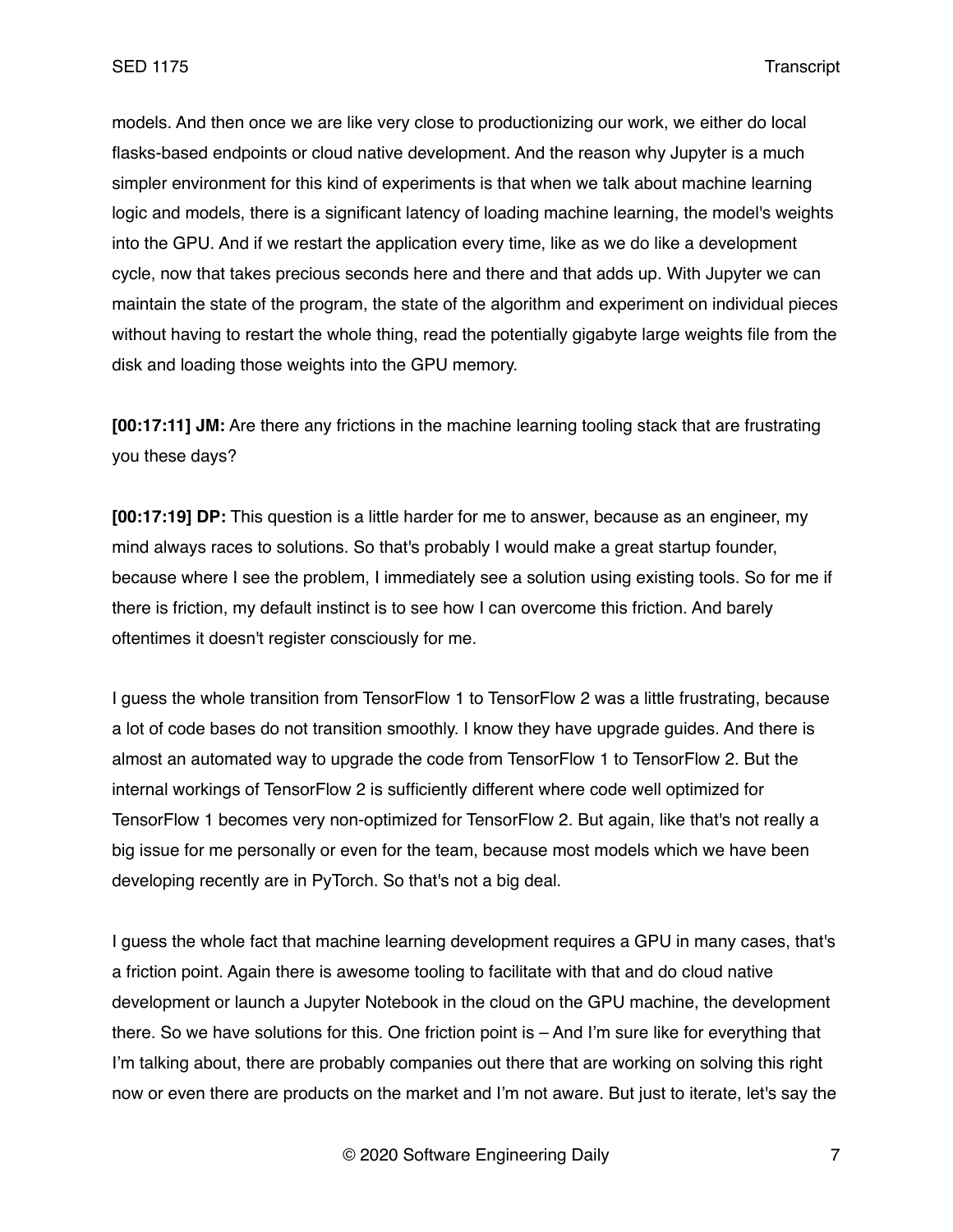weights for the models, these are huge files. And let's say if we want to version them, Git or GitHub is not great for that, because there are files which go into gigabytes. And yeah, we can use a large file storage in GitHub and manage those there, but it becomes very inefficient fast and breaks down easily, unless you're like super careful with Git LFS.

So what we end up doing is like very 90s solution, just a shared network file system in the cloud, which is expensive. So both AWS and GCP have similar offerings. In GCP, it's a file store. In AWS, it's Elastic file storage, I think that's how it's called, which offers a multi-client read and write functionality and we just store our model weights there. And in the context of Kubernetes cluster, we have this file system mounted as a persistent volume to every – The production pods.

I do intuitively feel that this is far from a perfect solution. And it feels brutal. It hasn't failed us so far. Specifically, it's not very important for us that the read and write IO speed is not great on these things, because we usually have to read the model weights once the end point starts up and loads the model weighs into the GPU. So that's not a big issue, but it's not an optimal solution.

Another problem that I feel have not been solved very well is – Which comes up when the training is data sets management. Again, at Rosebud AI we work with audio and video, and that means that our datasets are huge. Go into hundreds of gigabytes. And if you want to launch several experiments for training models, how to make sure that every experiment has fast access to the dataset. Because in machine learning, when you do an experiment, when you train a model, you have to go over your dataset multiple times. And that's how the model trains and optimizes. So how to ensure that it's cost efficient and how to ensure that a reading dataset multiple times of some storage is cost efficient and multiple parallel experiments using the same dataset do not compete on IO. And our solution so far has been based on putting dataset on the EBS drive or like similarly in GCP and just creating copies of that. Making a snapshot and creating copies of the cloud drive from the snapshot and each experiment having its own copy of dataset. It adds to the manual effort in launching experiments. But we have optimized that pretty well. But generally, I think it's not a very well solved problem, because you cannot use Elastic storage. Either Google Cloud Storage or S3 for large datasets, latency is high and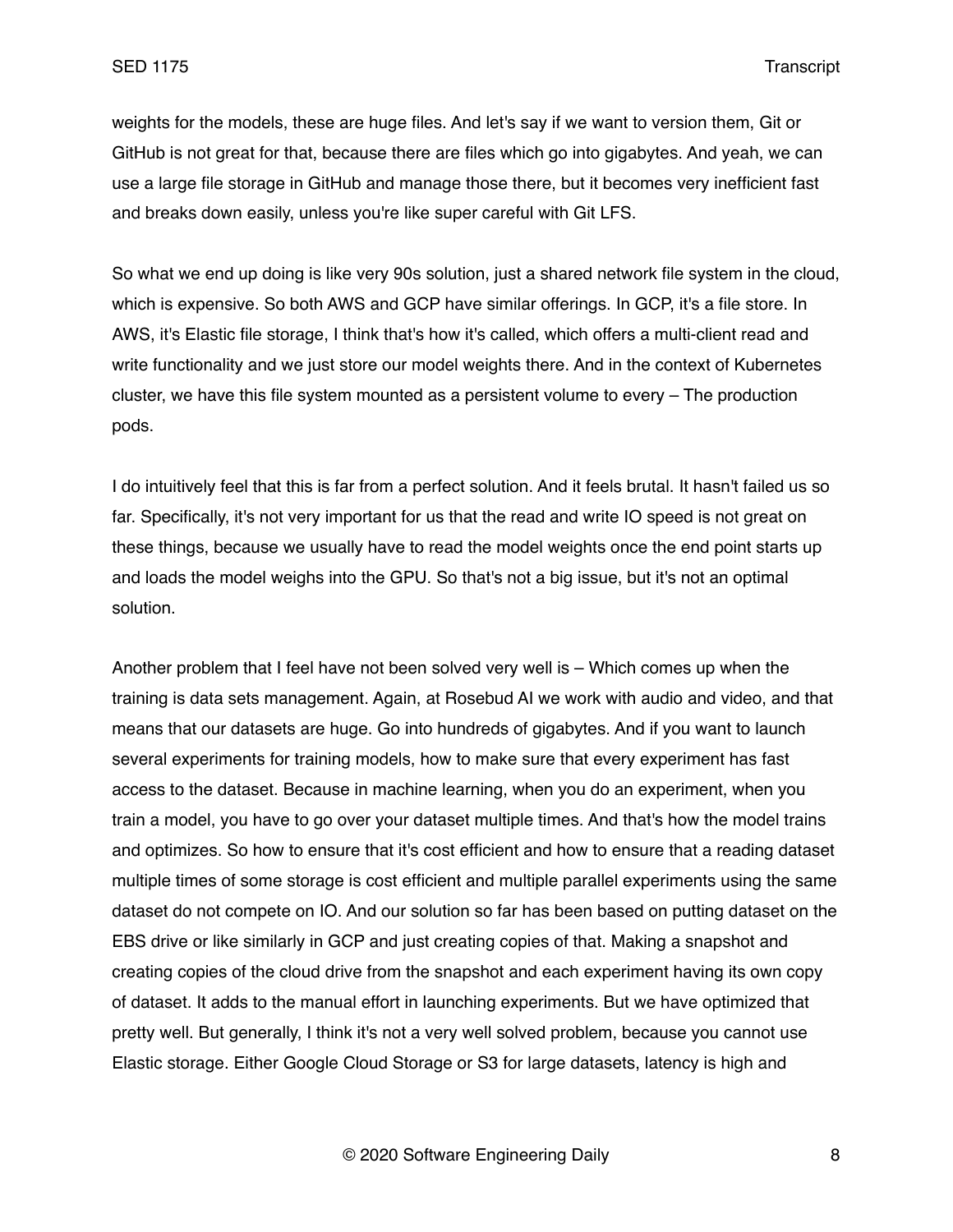throughput is low. And the GPUs will be idling most of the time if you put your video audio/data set there. So that's what comes to mind immediately about machine learning friction.

**[00:22:36] JM:** Do you think we could go deeper into some of the dynamics of the actual models? Like the generative adversarial networks and the mechanics behind training generative adversarial networks?

**[00:22:48] DP:** Sure. Let's do it.

**[00:22:51] JM:** Do GANs require a lot of data to train? What's the main challenge in working with GANs?

**[00:22:56] DP:** GANs do require a lot of data to train, much like any machine learning model. There is a recent research, and there are augmentation techniques that reduce the data load, but the whole space of machine learning is about converting data into algorithms pretty much. That's the whole promise of machine learning, right?

Generally, the models are not different in that regard. They need a lot of data. That is not the biggest difficulty I would say. So the reason why it's not the biggest difficulty is because generating models naturally are trained on unlabeled data. So the whole point of generating model is to find a way to represent a whole domain, a whole of space of things. So if you're talking about generating model that generates faces, the point of the model is to understand what the face is. And once the model understands that, you can generate realistically looking faces with sufficient variety and ways to control what's been generated.

But the generation process itself, because we want the generator model to understand what the domain is and how it looks, we don't need label data. So for generative purposes, getting datasets is in a sense much simpler than classical supervised machine learning where you train a classifier or even a reinforcement learning algorithm. Just get the data out there that you observe directly with zero labeling.

So let's say with faces, one of the most commonly used datasets for faces is CelebA, and I believe it's just human faces scraped from IMDB database, because IMDB website has a ton of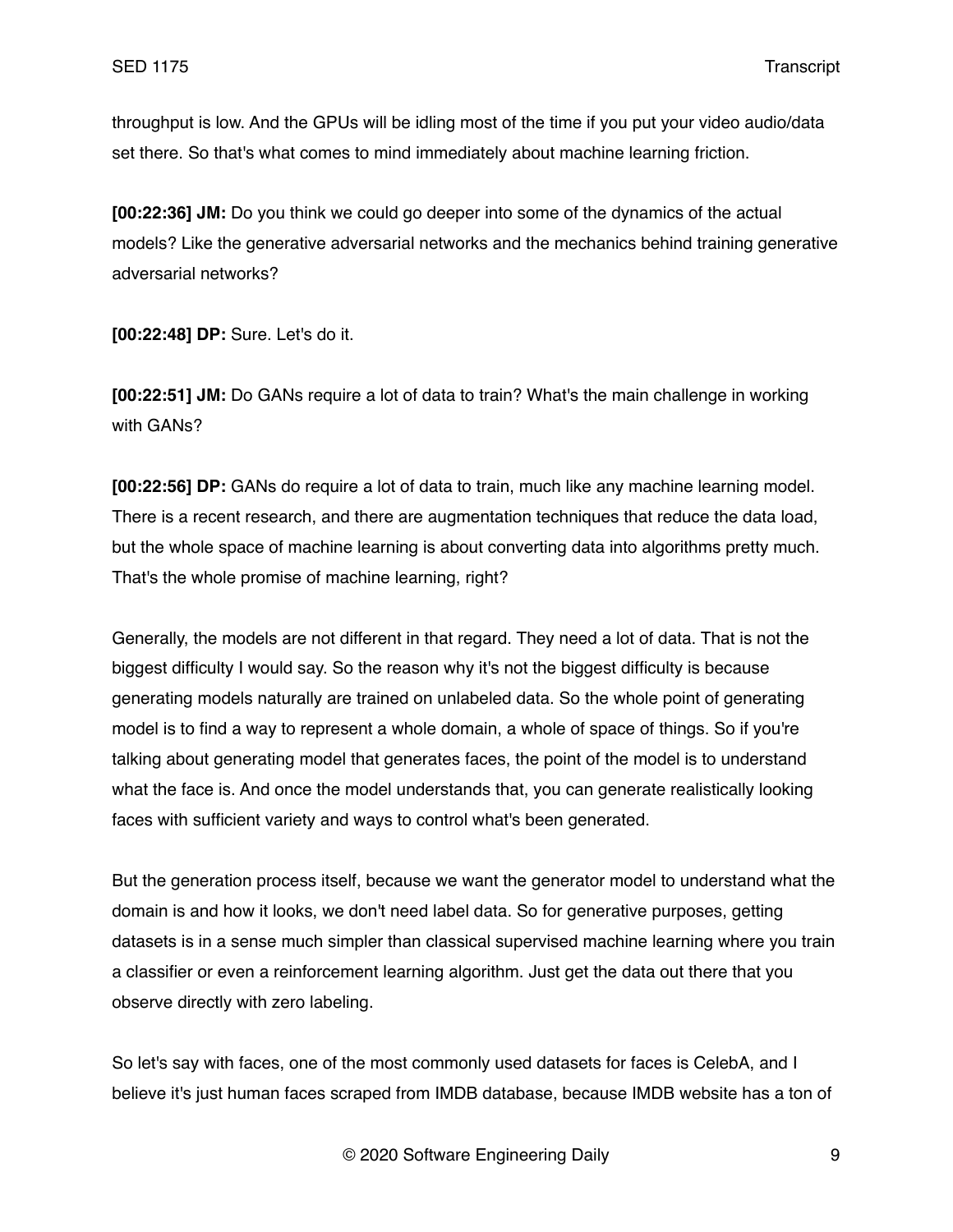headshots of actors. And that's a readily available dataset, or you can take shows from YouTube, slice them into frames and identify the frames which contain the face. And you have another dataset of faces. And if you want to, let's say, train the generator model to get a good representation of the face, like in 3D space, again, you take a YouTube show with a host and the host moves his or her head around, and that's how you get the frames of the same person, the same face in exactly the same setting from different angles.

So in that sense, obtaining datasets for generating models is easier. And that goes to the famous La Cake from Yann LeCun presentation where he's talking about how generative modeling is like the base of the cake. And the supervised machine learning is the frosting, and reinforced learning is the cherry on top. And he specifically refers to the availability of datasets. Like pretty much any data we have around can be used for generative modeling in the broad sense, including generative adversarial networks. And as a case in point, the GPT-3 is a generative model that is very good at generating fluent English, and not just English text, has been trained in unsupervised fashion on a dataset, which is huge. Has zero supervision and not very hard to build if you have resources.

So the difficulty in uh generative models training starts when you decide to use GANs. So GANs stand for generative adversarial networks. And the essence of GANs is that you have two neural networks. One tries to produce a fake another decides if the input is fake or real. And through the competition between the two, the generator learns how to generate realistic outputs and the discriminator essentially ends up assigning 50-50 probability. And that's the Holy Grail, the goal of training. Again, getting to the point where the discriminator cannot tell a fake from a real sample. And the generator can generate very realistic samples. And that's where the difficulty lies, because if you think about it, that's not stable equilibrium disturbance. But it is a very natural failure case in GANs where the generator learns to output just one very specific realistically looking sample.

So if you're talking about faces, one failure scenario would be the generator. Learning how to output every particular face, and discriminator learns that this particular phase, no matter how realistically looking it is, is always fake. And the training process breaks down from there. It's really hard to recover the training process once the generator stabilizes around one particular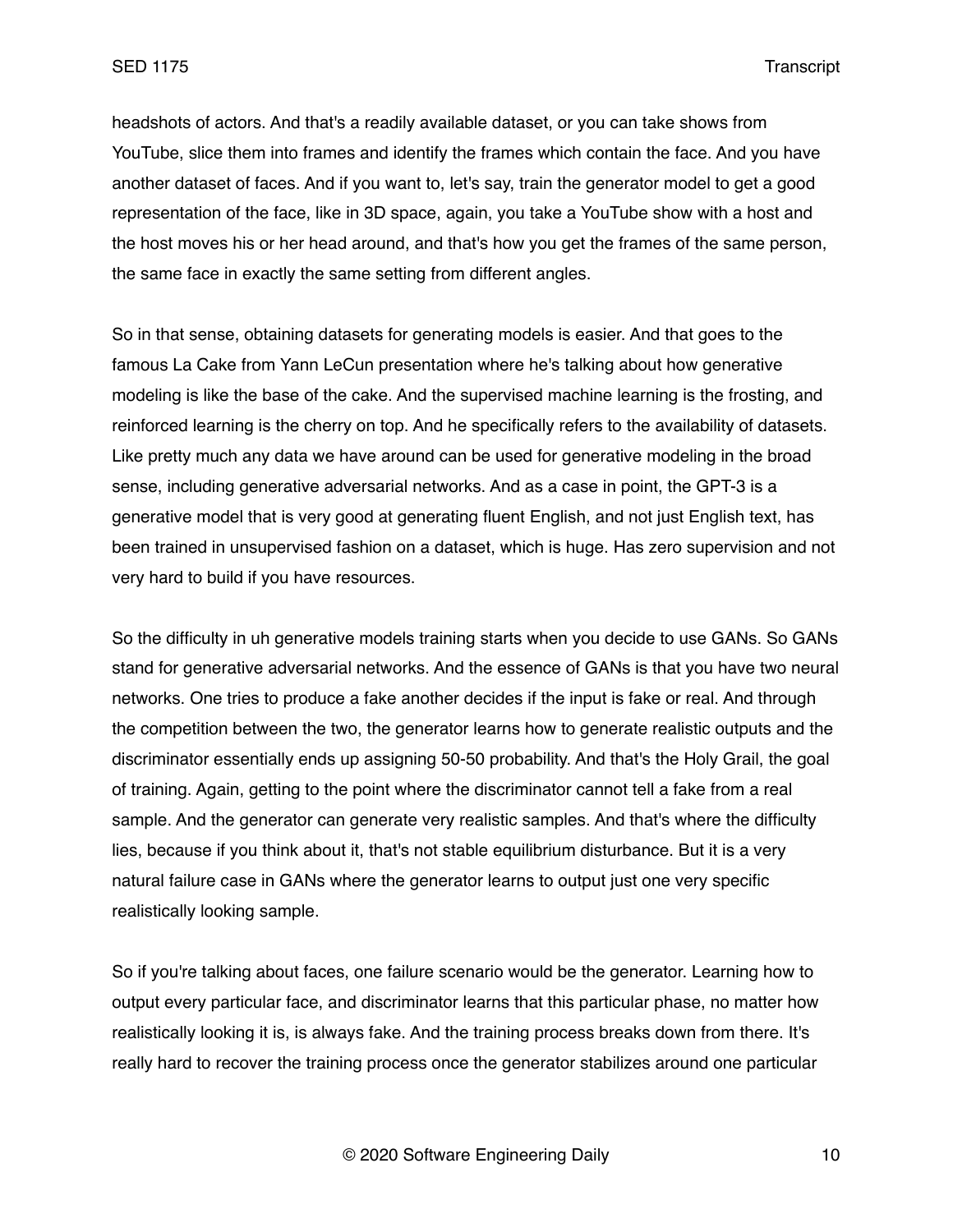sample. And then there is a question of memorizing the dataset, where through discriminator generator can learn to memorize samples. Doesn't happen as often, but can also happen.

Generally with GANs, the training process is unstable. There are many hacks. There are whole guides and papers written about what a good hacks to make sure that GANs do not diverge. They're stable. But the hacks – There's no one silver bullet. I think if you're talking about GANs training, the most promising intuitive idea I've observed recently is originated in this community. There's a discord community. They are into generating fox faces for sonas. That's the word. And the hack they developed in this community is essentially reversing the loss. So at the point where either generator or discriminator becomes very good at what they're doing. They're kind of reversing the loss function and deliberately starting to make it less good, and that stabilizes the training quite a bit.

And another difficulty with GANS is even telling like how it's going, because unlike in supervised machine learning setting, there is no good metric to tell you if the training is proceeding well or not. The loss curves in GAN training misleading. So what was being used is different visual scores, which kind of objectively estimate the quality of the fakes. But that, again, just heuristics. They're not perfect scores. So when training GANs, what we end up doing is spending a lot of time just looking at the samples ourselves. Visualizing the samples, visualizing like different stages of the training process. Seeing how it progresses, and trying to infer from there if the training is converging, divergent, results getting better, worse. Are we stuck? Should we stop the experiment? Are be done training here? That becomes very subjective. There's no good hard rule for it.

**[00:30:17] JM:** Do you have to spend a lot of your time studying the cutting edge of research of artificial intelligence research? Or do you do you mostly spend your time on implementation?

**[00:30:28] DP:** I myself, I would say I spend most of my time on implementation. It better fits with my background. And like of course I probably read at least one white paper a week, maybe two or three. My goal is, again, like always practical. It's not about trying to see not just curiosity about what's out there, but my reading of white papers is always motivated by a specific product that we're working on or a specific challenge we have and trying to understand a collective experience out there. Because white paper, a good white paper summarizes a lot of experience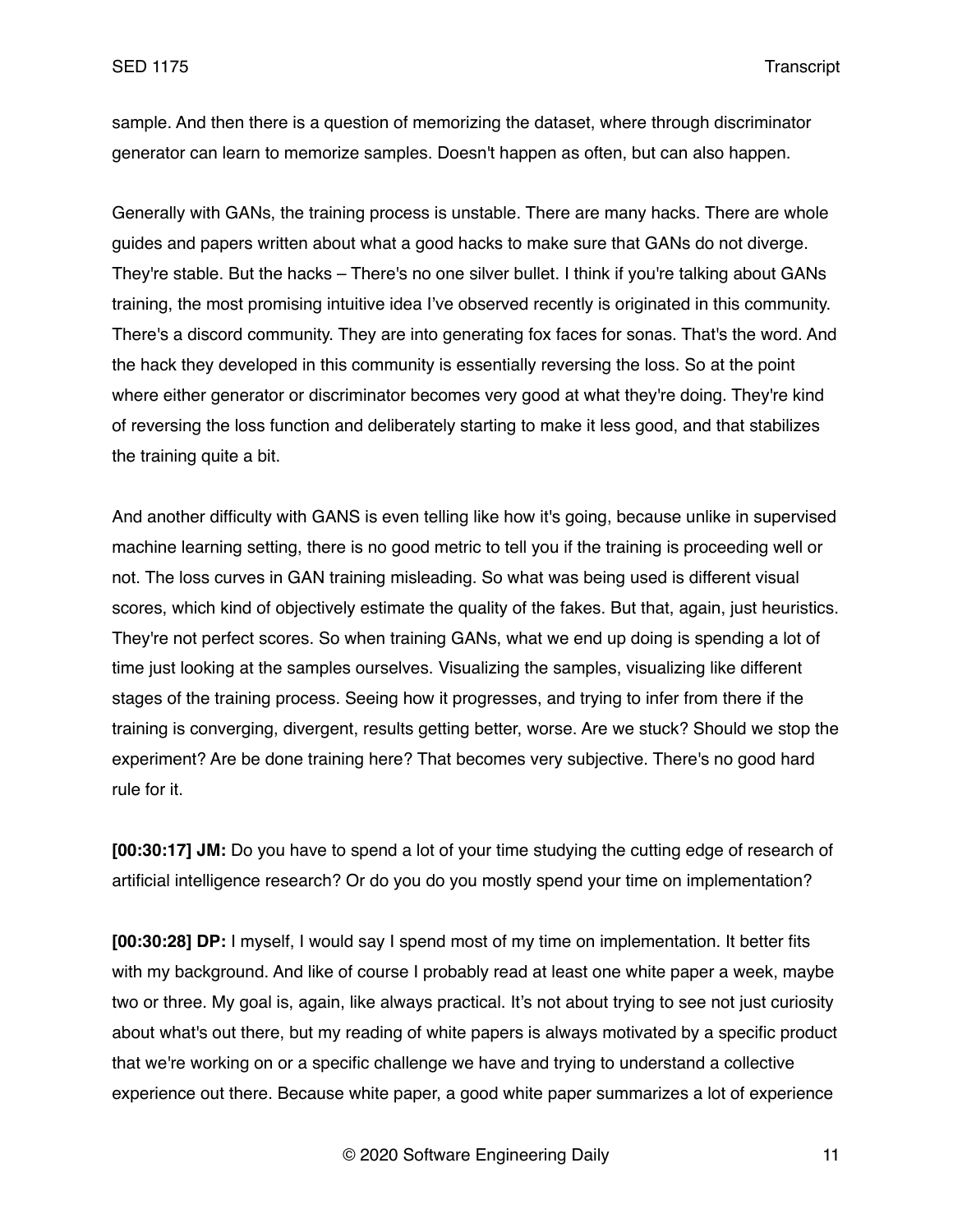that people – A team or research team has accumulated. And if it's written well, we can learn from it.

**[00:31:20] JM:** You use both AWS and GCP. Can you tell me more about the workloads and functions that you prefer for each of those cloud providers?

**[00:31:29] DP:** Sure. All our production workloads are in GCP. That was mostly historical random choice I would say. Part of the motivation was that for the business logic, for the applications that we built, we use Firebase, which we're big fans of, scales very well. And the tooling is great with Firebase. Helps us launch new applications and new features very quickly. And Firebase, being part of GCP, we can kind of get better network latency right out of the box. And in GCP we use Google Kubernetes engine, GKE. All our production machine learning endpoints run in a Kubernetes cluster in Google cloud. And for training, for uh training new models, that's very offline process in the sense but it doesn't have to be connected to the public in any way to the world. We use AWS.

And again, that's mostly historical choice. In AWS, we also use the Kubernetes cluster and launch our experiments in the Kubernetes cluster. So strictly speaking there would be much difference for us to move from one to another for either production purposes or experimentation purposes. We started doing that at some point and we continue that kind of separation. AWS for experiments and GCP for production.

As far as tooling in each cloud goes, I would say that at this point I have mild preference for GCP. I cannot put my finger on exactly what's better about the Google cloud. Maybe it is that the interface is slightly less confusing and the Google Cloud feels more like a single product. Unlike in AWS, you have a huge variety of how different screens and pages look depending on what service you're using. There is slightly less coherence in what AWS offers. The services don't – Well, they play nicely with each other mostly. GCP feels more of a single-minded product. But they're both honestly kind of a kitchen sink offerings, I believe, which kind of makes sense. They compete with each other and other cloud offerings. So we learned to use what we got.

**[00:33:58] JM:** Talking more about technologies head to head, how would you compare TensorFlow and PyTorch today?

© 2020 Software Engineering Daily 12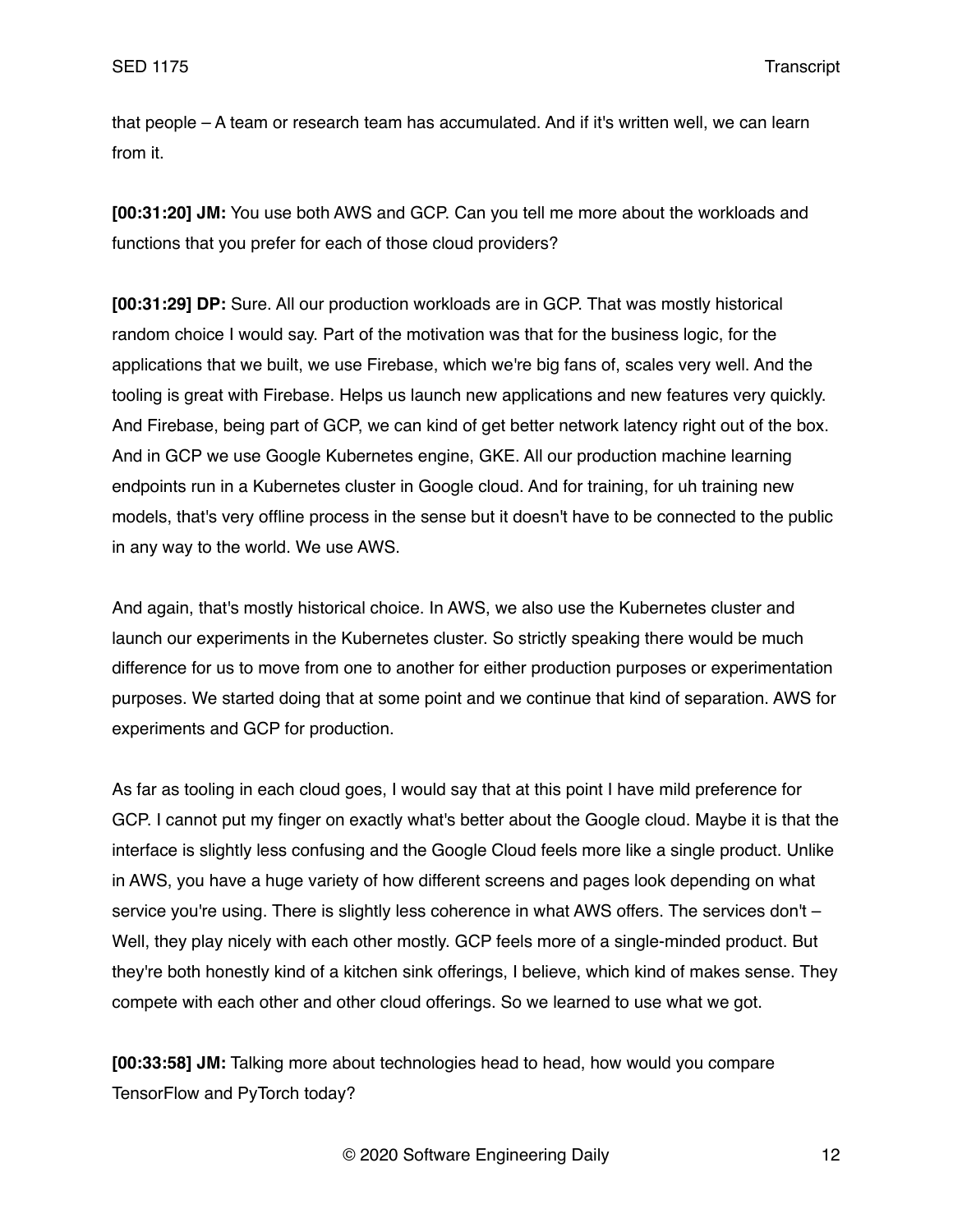**[00:34:05] DP:** It's like a VIM and EMACs debate of these days I feel like. Objectively we use PyTorch much more these days than TensorFlow. And many research teams still produce TensorFlow 1 models. So I would say we barely use TensorFlow 2, if at all. I cannot come up with a single TensorFlow 2 based model that we have in production or in a research phase. It's mostly PyTorch. My personal preference is it's really hard to tell. I kind of like the computational graph idea that TensorFlow represents more explicitly than PyTorch. But I think as a developer, as an engineer, I like PyTorch more. It just feels more natural, more imperative kind of development.

Yeah, as far as scaling, and like this more logistical aspects of productionize and machine learning research, I would say there isn't much difference between the two. They're both fairly straightforward to productize. I think in our case, and I'm sure for many other teams, it boils down to existing open source research that we want to understand and potentially reuse parts of it what it was written in, if it was in TensorFlow or PyTorch. And most of the research these days comes out in PyTorch. So that's part of the reason why we are using PyTorch more.

**[00:35:45] JM:** Image generation is still a developing field, so is video generation. There're a lot of new architectures. There're new techniques being developed in the research community, but what do you see in the near future?

**[00:35:58] DP:** What we are seeing like objectively, and I touched on this point briefly, controlling existing models. So much like with GPT-3, what I expect to see in the future more is big budget teams training large models, which will exceed the performance of existing models and like blow our minds. And we will take these models and we will learn to control them much more. We will understand what's going on under the hood. And without training completely new ways of representing audio or video or text, we will learn how to control it more. And even with the GPT-3, we're seeing like the whole teams focusing on how a prompt can be formulated to achieve a certain level of certain kind of generation and making GPT-3 solve a particular kind of problem, which it was not designed to do. So that's what I see in the space of other generator models as well.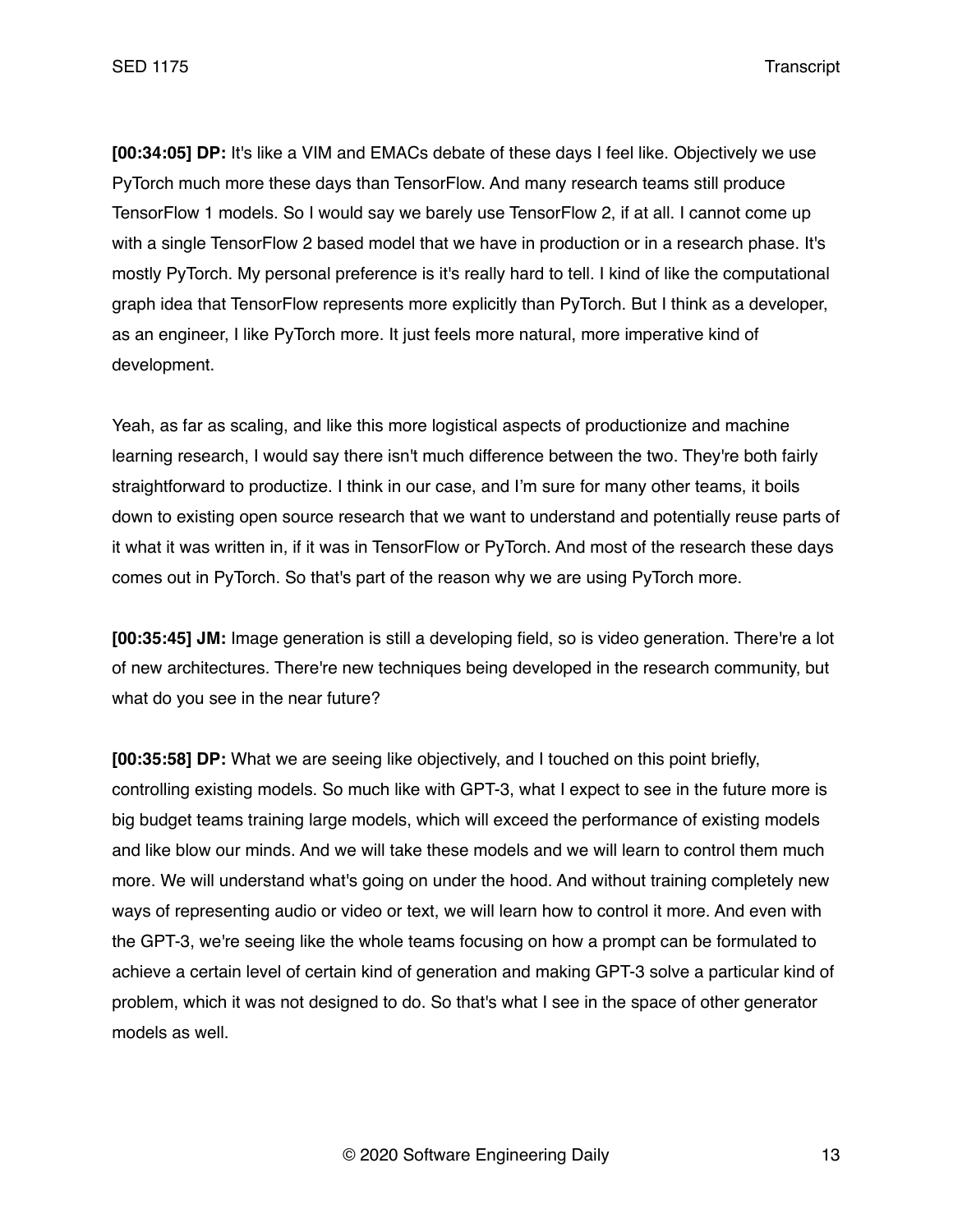So if you're talking about images, I expect to see probably an evolution of BigGAN, because BigGAN is unique compared to, say, StyleGAN. StyleGAN is awesome at generating realistically looking objects from a particular domain, say, faces, landscapes, animals, cars. But then StyleGAN is single domain architecture, while BigGAN was successful in generating multidomain images. So the same model essentially learned how to represent a wider world. So what I expect to see is more models like BigGAN, which can represent a wider variety of visuals at high fidelity. Probably some kind of tradeoffs between the fidelity of generation and the speed of generation, and hopefully we and the rest of the community will be able to have access to those models and learn how to control the outputs that these models produce. Learn to control the models. And through that, build products in which we can leverage this model in generating persuasive visuals.

**[00:38:14] JM:** Can you tell me more about products that you anticipate building in Rosebud?

**[00:38:20] DP:** Yeah. I can probably start with a vision for the company, which is enabling everyone in many different situations to express their creativity and create art essentially. So our future products likely in the nearest future will all be focused on video generation. We have the talking heads product and we are actively working on adding features to it and extending what it can do. Again, going back to the question of controllability, making sure that we can control what's being generated and surfacing those controls to the user.

So from the perspective of what the end user would see around along that dimension, in the nearest future I expect Rosebud AI to launch more products in the video generation space. As far as technology problems and challenges that we are going to solve and solving right now, they are all centered about how to control powerful generated models and how to surface those controls to the user. And that includes not just technical challenges, not just fundamental research challenges, but also the UX challenges. Because if you have 500 levers, you cannot expose all of them to the end user, that will not make sense. So there is a big question of good design of the applications that we build.

I guess, overall, moving in the direction of creating art. So one helpful way I think about it is you have a spectrum. On one end of the spectrum, you have, say, photorealistic virtual reality experience. So you put a person into a completely realistic environment and there is like zero

© 2020 Software Engineering Daily 14